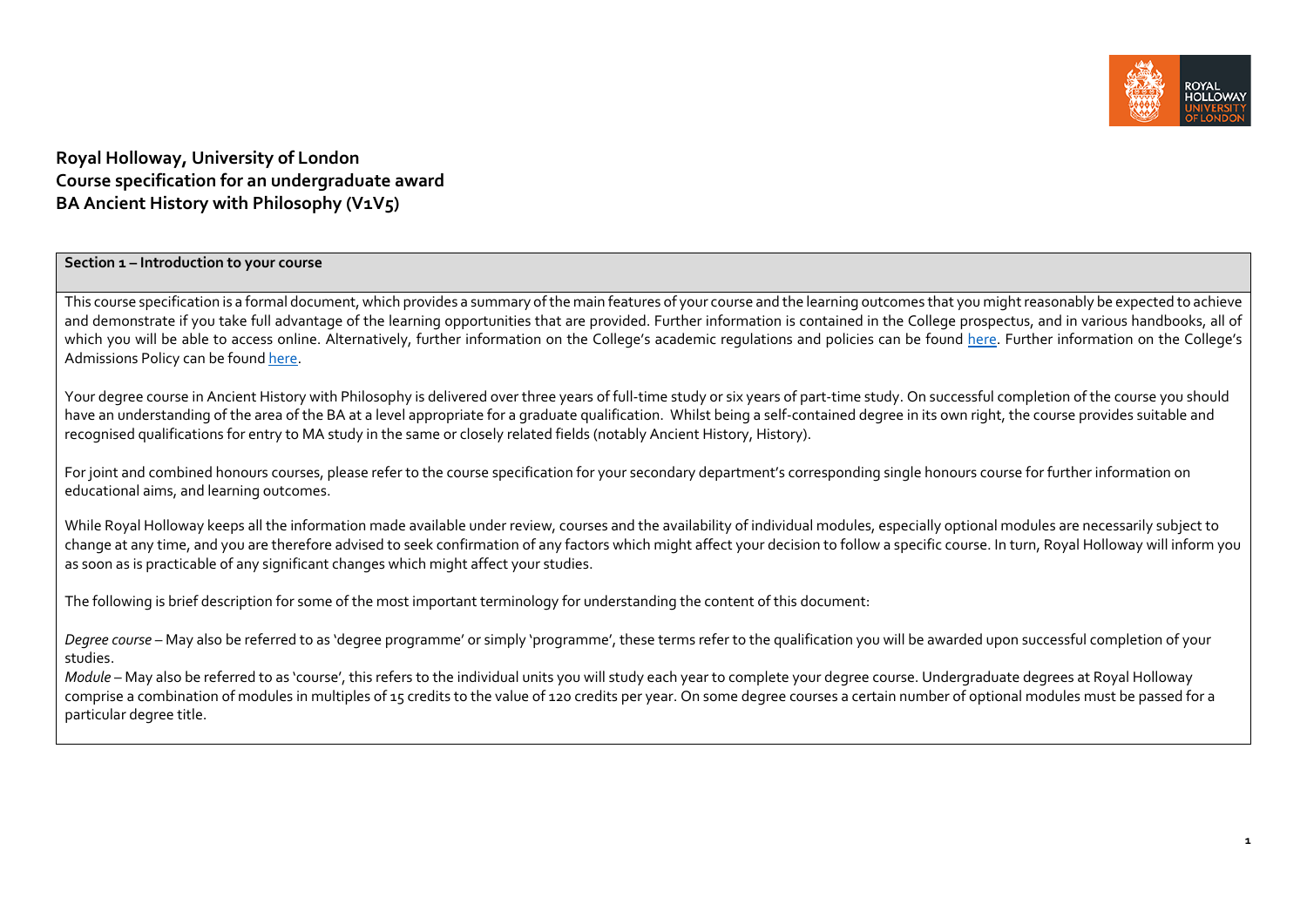

| Section 2 - Course details                                                                |                                                       |                                                                 |                                                                                            |  |
|-------------------------------------------------------------------------------------------|-------------------------------------------------------|-----------------------------------------------------------------|--------------------------------------------------------------------------------------------|--|
| Date of specification update                                                              | December 2021                                         | Location of study                                               | Egham Campus                                                                               |  |
| Course award and title                                                                    | BA Ancient History with Philosophy                    | Level of study                                                  | Undergraduate                                                                              |  |
| Course code                                                                               | 2266                                                  | <b>UCAS code</b>                                                | $V_1V_5$                                                                                   |  |
| Year of entry                                                                             | 2022/23                                               |                                                                 |                                                                                            |  |
| Awarding body                                                                             | Royal Holloway, University of London                  |                                                                 |                                                                                            |  |
| <b>Department or school</b>                                                               | Department of Classics<br><b>School of Humanities</b> | Other departments or schools<br>involved in teaching the course | Department of History<br>Department of Politics, International Relations and<br>Philosophy |  |
| Mode(s) of attendance                                                                     | Full-time or Part-time                                | Duration of the course                                          | Three years or Six years                                                                   |  |
| <b>Accrediting Professional,</b><br><b>Statutory or Regulatory Body</b><br>requirement(s) | N/A                                                   |                                                                 |                                                                                            |  |
| Link to Coursefinder for further<br>information:                                          | https://www.royalholloway.ac.uk/studying-<br>here/    | For queries on admissions:                                      | <b>Admissions Enquiry Form (royalholloway.ac.uk)</b>                                       |  |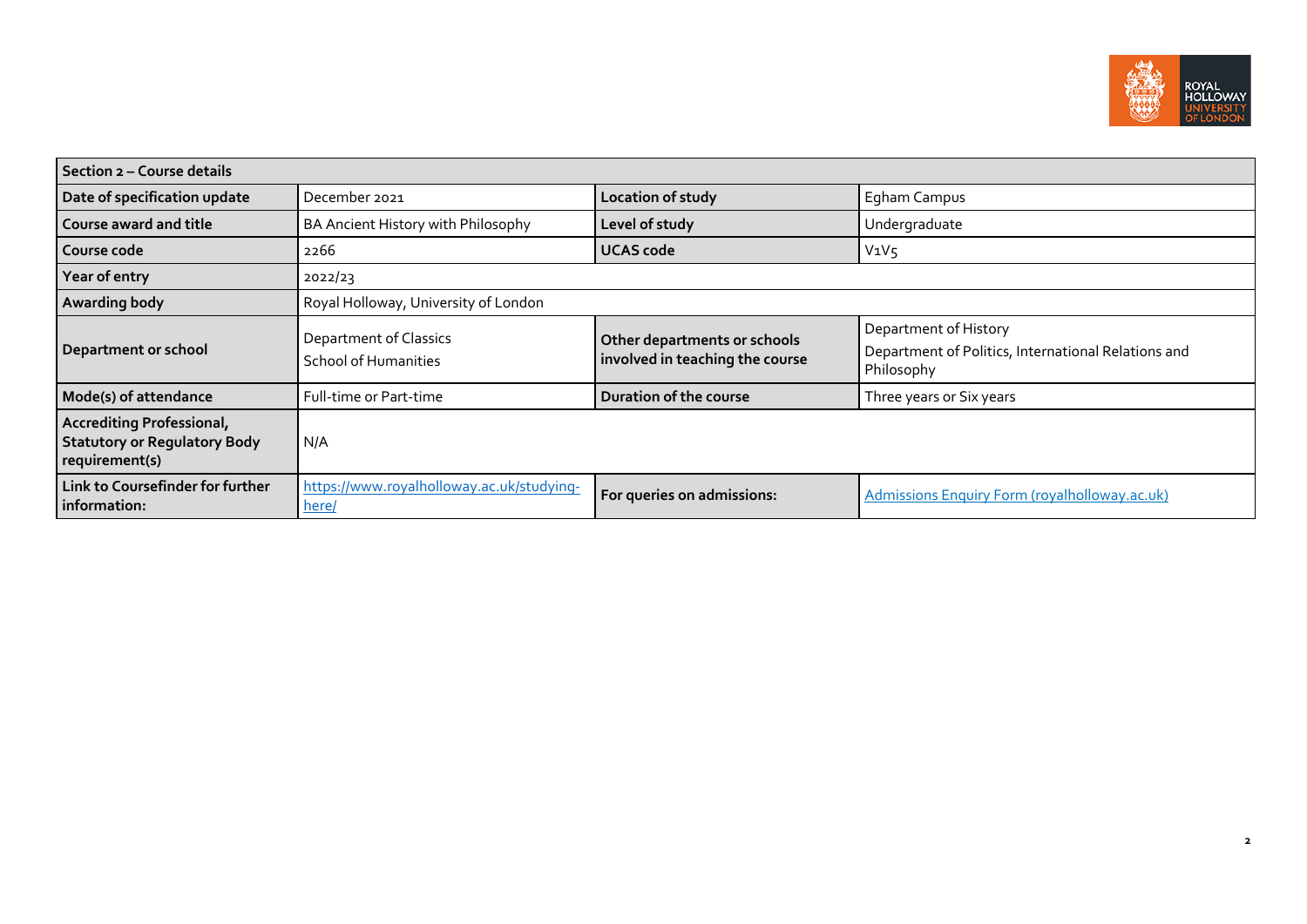

| Section 3 - Degree course structure |                    |                                                                                                     |         |                |           |              |              |                |             |               |
|-------------------------------------|--------------------|-----------------------------------------------------------------------------------------------------|---------|----------------|-----------|--------------|--------------|----------------|-------------|---------------|
|                                     |                    | 3.1 Mandatory module information                                                                    |         |                |           |              |              |                |             |               |
|                                     |                    | The following table summarises the mandatory modules which students must take in each year of study |         |                |           |              |              |                |             |               |
| Year                                | <b>Module</b>      | Module title                                                                                        | Contact | Self-          | Written   | Practical    | Coursework** | <b>Credits</b> | <b>FHEQ</b> | Module status |
|                                     | code               |                                                                                                     | hours*  | study<br>hours | $exams**$ | assessment** |              |                | level       | (see below)   |
| $\mathbf{1}$                        | CL1550             | Greek History and the City State                                                                    | 20      | 130            | $\circ$   | 0            | 100%         | 15             | 4           | MC            |
| $\mathbf{1}$                        | CL <sub>1560</sub> | Key Themes in Roman History                                                                         | 20      | 130            | $\circ$   | $\circ$      | 100%         | 15             | 4           | MC            |
| $\mathbf{1}$                        | CL <sub>1570</sub> | <b>Studying Classical Antiquity</b>                                                                 | 20      | 130            | $\circ$   | $\circ$      | 100%         | 15             | 4           | MC            |
| $\mathbf{1}$                        | PY1002             | Introduction to Modern<br>Philosophy                                                                | 20      | 130            | $\circ$   | $\circ$      | 100%         | 15             | 4           | MC            |
| $\mathbf{1}$                        | PY1541             | Introduction to Ancient<br>Philosophy                                                               | 20      | 130            | о%        | 0            | 100%         | 15             | 4           | MC            |
| 3                                   |                    | <b>Ancient History Dissertation</b>                                                                 | 3       | 297            | $\circ$   | $\circ$      | 100%         | 30             | 6           | MC            |

This table sets out the most important information for the mandatory modules on your degree course. These modules are central to achieving your learning outcomes, so they are compulsory, and all students on your degree course will be required to take them. You will be automatically registered for these modules each year. Mandatory modules fall into two categories; 'condonable' or 'non-condonable'.

In the case of mandatory 'non-condonable' (MNC) modules, you must pass the module before you can proceed to the next year of your course, or to successfully graduate with a particular degree title. In the case of mandatory 'condonable' (MC) modules, these must be taken but you can still progress or graduate even if you do not pass them. Please note that although Royal Holloway will keep changes to a minimum, changes to your degree course may be made where reasonable and necessary due to unexpected events. For example, where requirements of relevant Professional, Statutory or Regulatory Bodies have changed and course requirements must change accordingly, or where changes are deemed necessary on the basis of student feedback and/or the advice of external advisors, to enhance academic provision.

\*Contact hours come in various different forms, and may take the form of time spent with a member of staff in a lecture or seminar with other students. Contact hours may also be laboratory or, studio-based sessions, project supervision with a member of staff, or discussion through a virtual learning environment (VLE). These contact hours may be with a lecturer or teaching assistant, but they may also be with a technician, or specialist support staff.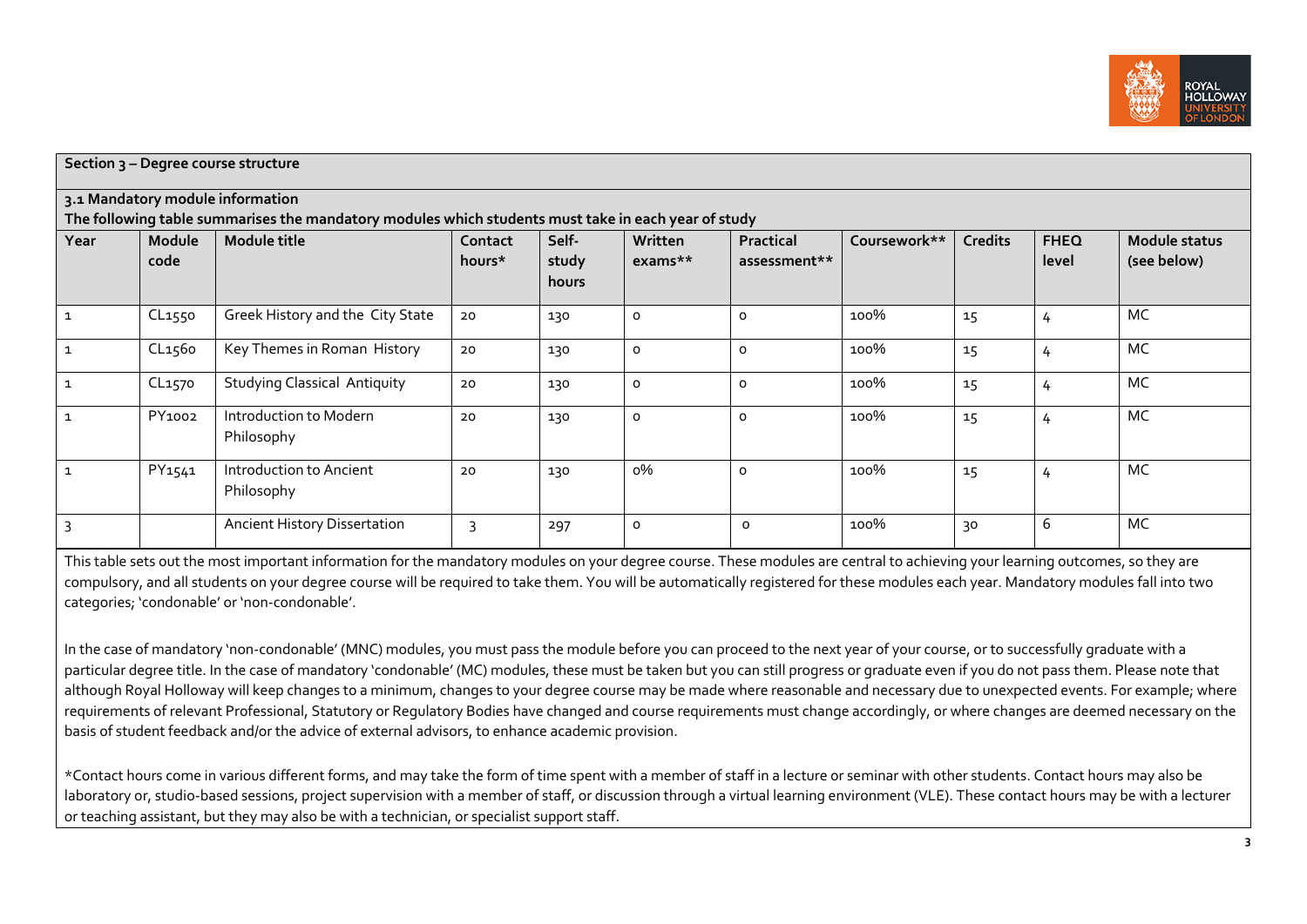

\*\*The way in which each module on your degree course is assessed will also vary, however, the assessments listed above are all 'summative', which means you will receive a mark for it which will count towards your overall mark for the module, and potentially your degree classification, depending on your year of study. On successful completion of the module you will gain the credits listed. 'Coursework' might typically include a written assignment, like an essay. Coursework might also include a report, dissertation or portfolio. 'Practical assessments' might include an oral assessment or presentation, or a demonstration of practical skills required for the particular module.

**3.2 Optional modules**

In addition to mandatory modules, there will be a number of optional modules available during the course of your degree. The following table lists a selection of optional modules that are likely to be available. However, not all may be available every year. Although Royal Holloway will keep changes to a minimum, new options may be offered or existing ones may be withdrawn. For example; where reasonable and necessary due to unexpected events, where requirements of relevant Professional, Statutory or Requlatory Bodies (PSRBs) have changed and course requirements must change accordingly, or where changes are deemed necessary on the basis of student feedback and/or the advice of External Advisors, to enhance academic provision.There may be additional requirements around option selection, so it is important that this specification is read alongside your departments' Student Handbook, which you can access via the Classics [webpage](https://www.royalholloway.ac.uk/research-and-teaching/departments-and-schools/classics/) , Philosoph[y webpage.](https://www.royalholloway.ac.uk/research-and-teaching/departments-and-schools/philosophy/)

| Year 1                                            | Year <sub>2</sub>                                    | Year $3$                                               |
|---------------------------------------------------|------------------------------------------------------|--------------------------------------------------------|
| CL1534 Classics: Introduction to Roman Literature | CL2655 Classics: The Good Life in Ancient Philosophy | CL2654 Philosophy: Body and Soul in Ancient Philosophy |
|                                                   |                                                      |                                                        |
|                                                   | HS2004 History: Rise and Fall of the Roman Empire    | PY2105 Philosophy: The Philosophy of Religion          |
|                                                   | HS2124 History: The Later Roman Empire               | PY3003 Philosophy: Critical Theory and Hermeneutics    |
|                                                   | CL2357 Greek History to 322 BC                       | CL3351 Alexander the Great                             |
|                                                   |                                                      |                                                        |
|                                                   | CL2654 Philosophy: Body and Soul in Ancient          | CL2669 Augustus                                        |
|                                                   | Philosophy                                           |                                                        |
|                                                   | CL2369 Roman Historiography                          |                                                        |

#### **3.3 Optional module requirements**

In addition to the mandatory modules in the **First Year**, you will be required to select electives from Classics, which can include a 30 credit language option. In the **Second Year**, you must take at least 4 of the optional modules listed above, plus Classics modules to the value of 30 credits and optional Philosophy modules to the value of 30 credits.

In the **final year** you must take one Year 3 module designated as Ancient History with a dissertation in Ancient History (60 credits) and one further module (30 credits). This further module may be substituted by a module from outside the course, with approval.

**Classics Year 3 Ancient History Modules (indicative list):** CL3188: City of Rome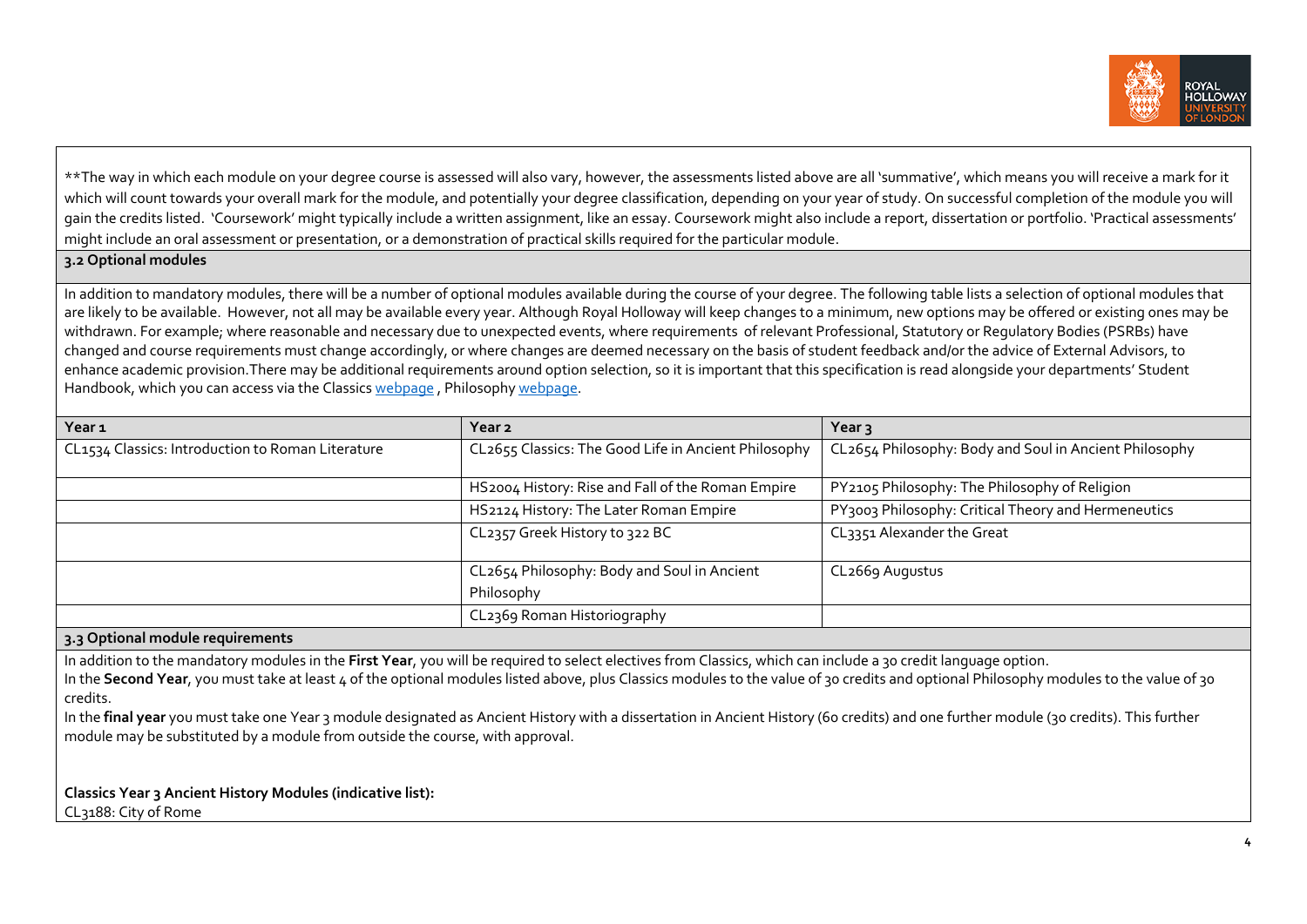

CL3189: Hadrian's Wall CL3194: Archaeology of Athens and Attica CL3197: The Cities of Classical Greece CL3461: Tacitus: The Making of History CL3351: Alexander the Great CL3353: Greek Law and Lawcourts CL3357: The Roman Army CL3361: The City from Augustus to Charlemagne: The Rise and Fall of Civilisation CL3367: Religion and the Ancient Greeks CL3460: Culture and Identity from Nero to Hadrian

By the end of this course you must have completed at least 150 credits of Ancient History, with at least 60 credits at level 3.

**Section 4 - Progressing through each year of your degree course**

For further information on the progression and award requirements for your degree, please refer to Royal Holloway'[s Academic Regulations.](https://www.royalholloway.ac.uk/students/study/our-college-regulations/attendance-and-academic-regulations.aspx)

All first year students on single, joint or combined honours courses offered all or in part by the School of Humanities, School of Performing and Digital Arts, or department of Politics, International Relations and Philosophy are required to pass a Moodle-based writing skills quiz in order to progress into the second year of study. The pass mark for the test is 60%. Certificates of Distinction are awarded to students who achieve at least 80% in the quiz. Students may attempt the quiz as often as they wish with no penalties or capping. Students who meet the requirements for progression as stipulated in th[e College's Undergraduate Regulations](http://www.rhul.ac.uk/forstudents/studying/academicregulations/home.aspx) (Section: Conditions for progression to the next stage) but fail to pass the Moodle-based quiz will not be permitted to progress into their second year of academic study at the College.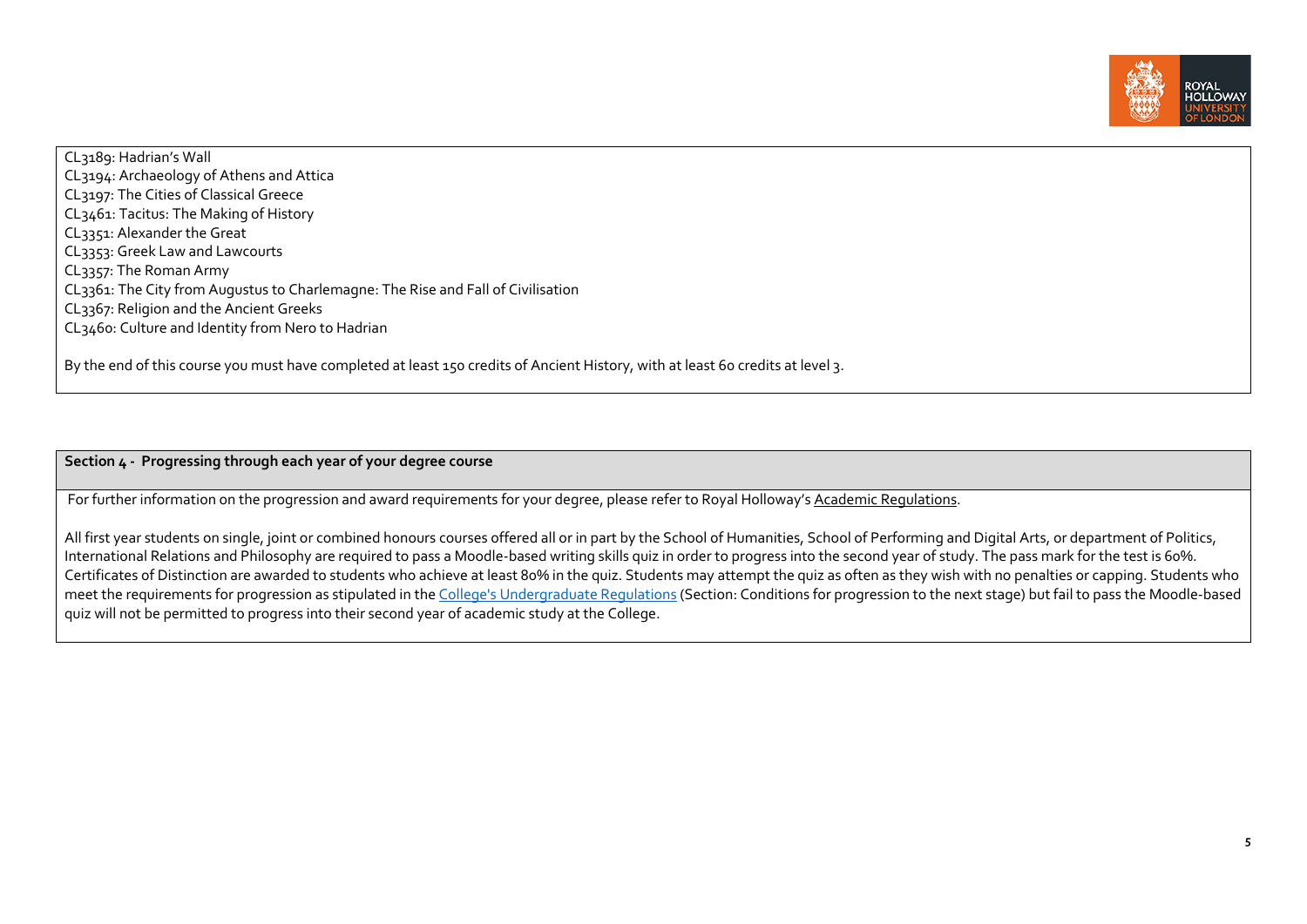

### **Section 5 – Educational aims of the course**

The aims of this course are:

- to develop your knowledge of Ancient history;
- to introduce you to issues of methodology in relation to the study of Ancient history;
- to develop your skills in research in Ancient history;
- to provide you with key skills, the ability to work independently and in a self-directed fashion; to devise and deliver a project; and an ability to set learning goals;
- to develop your transferable skills in studying at degree level, communicating ideas and information, information retrieval, and presentation, both written and oral, and team-working;
- to develop the range of skills necessary to pursue a further degree in historical studies;
- to develop your ability to derive information and ideas from fragmentary or imperfect sources.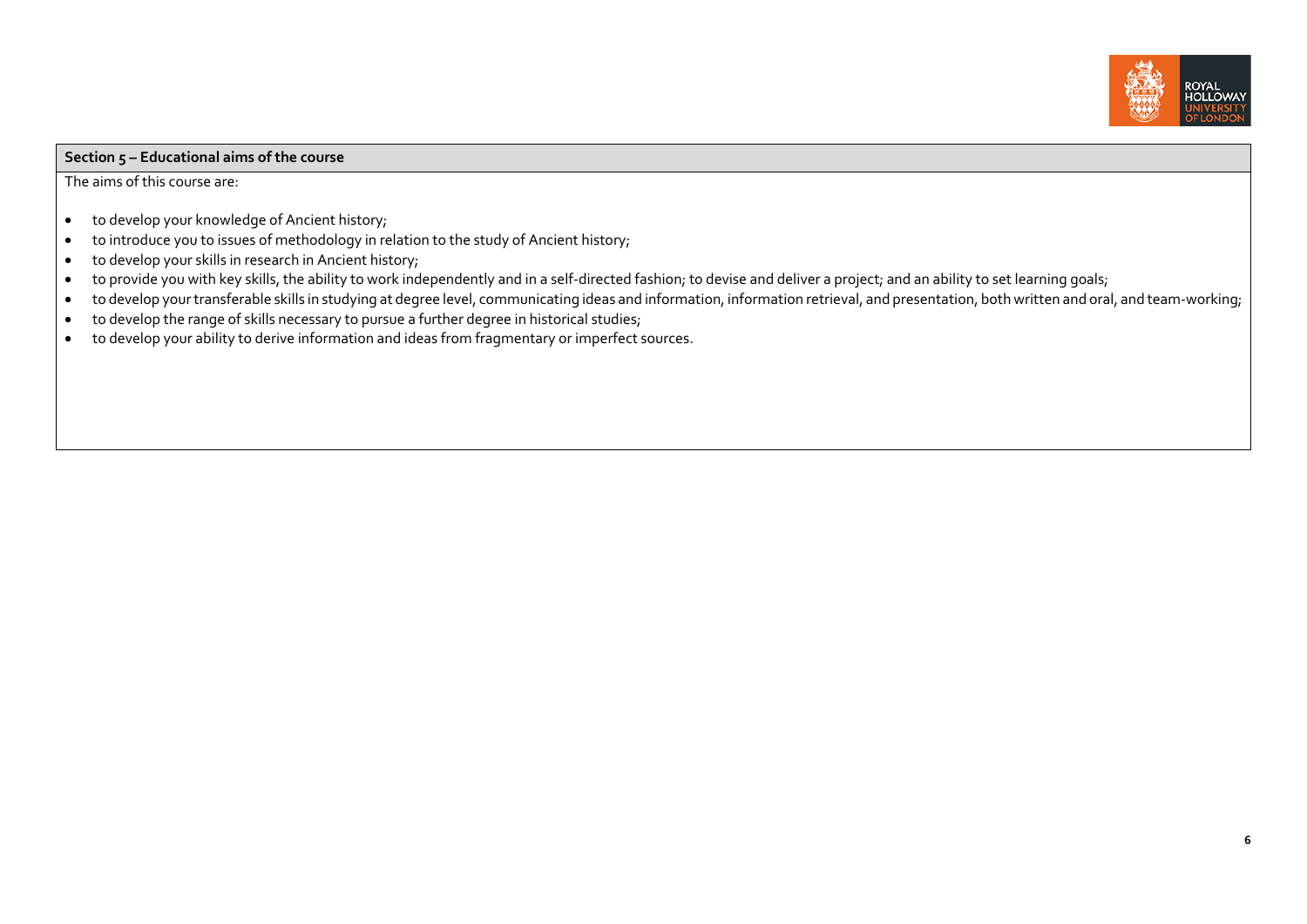

| <b>Section 6 - Course learning outcomes</b>                                                                                                                                                                                                                                                                                                                                                                                                                                                                                                                                                                                                                                                                                                                                                                                                              |                                                                                                                                                                                                                                                                                                                                                                                                                                                                                                                                                                                                                                                                                                                                                                                                                                                                                                                                                                                                            |
|----------------------------------------------------------------------------------------------------------------------------------------------------------------------------------------------------------------------------------------------------------------------------------------------------------------------------------------------------------------------------------------------------------------------------------------------------------------------------------------------------------------------------------------------------------------------------------------------------------------------------------------------------------------------------------------------------------------------------------------------------------------------------------------------------------------------------------------------------------|------------------------------------------------------------------------------------------------------------------------------------------------------------------------------------------------------------------------------------------------------------------------------------------------------------------------------------------------------------------------------------------------------------------------------------------------------------------------------------------------------------------------------------------------------------------------------------------------------------------------------------------------------------------------------------------------------------------------------------------------------------------------------------------------------------------------------------------------------------------------------------------------------------------------------------------------------------------------------------------------------------|
| Skills and other attributes (S), and Transferable skills (*))<br>Knowledge of a variety of critical approaches to Ancient History (K);<br>a detailed understanding of the methodological questions and issues involved<br>in studying Ancient history (K);<br>a detailed understanding of Greek and Roman history (K);<br>the acquisition of knowledge of scholarship in the chosen areas of the discipline<br>to a level appropriate for a BA degree (K);<br>the ability to develop and complete an extended project at an advanced level<br>$(S^*)$ ;<br>an ability to self-direct in research and in the delivery of a project $(S^*)$ ;<br>6.<br>familiarity with and the capability of presenting work to recognised scholarly<br>standards in a recognised scholarly format (S*);<br>the ability to conduct historical research independently (S); | In general terms, the courses provide opportunities for students to develop and demonstrate the following learning outcomes. (Categories - Knowledge and understanding (K),<br>the ability to articulate knowledge and the understanding of historical material,<br>۹.<br>concepts and theories at an Honours level, demonstrating an understanding of<br>historical methodologies appropriate to the field of study (S);<br>10. the ability to use information resources, libraries, webs-sites, and original texts in<br>translation, as appropriate to the field of study (S);<br>11. time management and organisational skills including working to deadlines, prioritising<br>tasks, organising work-time (S*);<br>12. the ability to analyse and evaluate critically, reflect critically on one's own practices and<br>methodologies, to take initiatives and responsibilities, and to innovate (S*);<br>13. the ability to present work at an appropriate standard both orally and in writing (S*). |
|                                                                                                                                                                                                                                                                                                                                                                                                                                                                                                                                                                                                                                                                                                                                                                                                                                                          |                                                                                                                                                                                                                                                                                                                                                                                                                                                                                                                                                                                                                                                                                                                                                                                                                                                                                                                                                                                                            |

## **Section 7 - Teaching, learning and assessment**

Teaching and learning will be through a mix of formal lectures, seminar discussions and oral presentations, quided independent research, quided independent study, coursework essays, and a dissertation. The basic strategies are to nurture your interest and enthusiasm for the field, to develop your critical and communication skills and to develop critical, research and creative skills. Assessment of knowledge and understanding is typically through written work. Formative feedback will be provided continuously through informal oral feedback in seminars and more formally through written feedback on essays. Full details of the assessments for individual module elements can be obtained from th[e Department of](http://www.rhul.ac.uk/classics/home.aspx) Classics, th[e Department of History](http://www.rhul.ac.uk/history/home.aspx) and the [Philosophy Department.](https://www.royalholloway.ac.uk/research-and-teaching/departments-and-schools/philosophy/)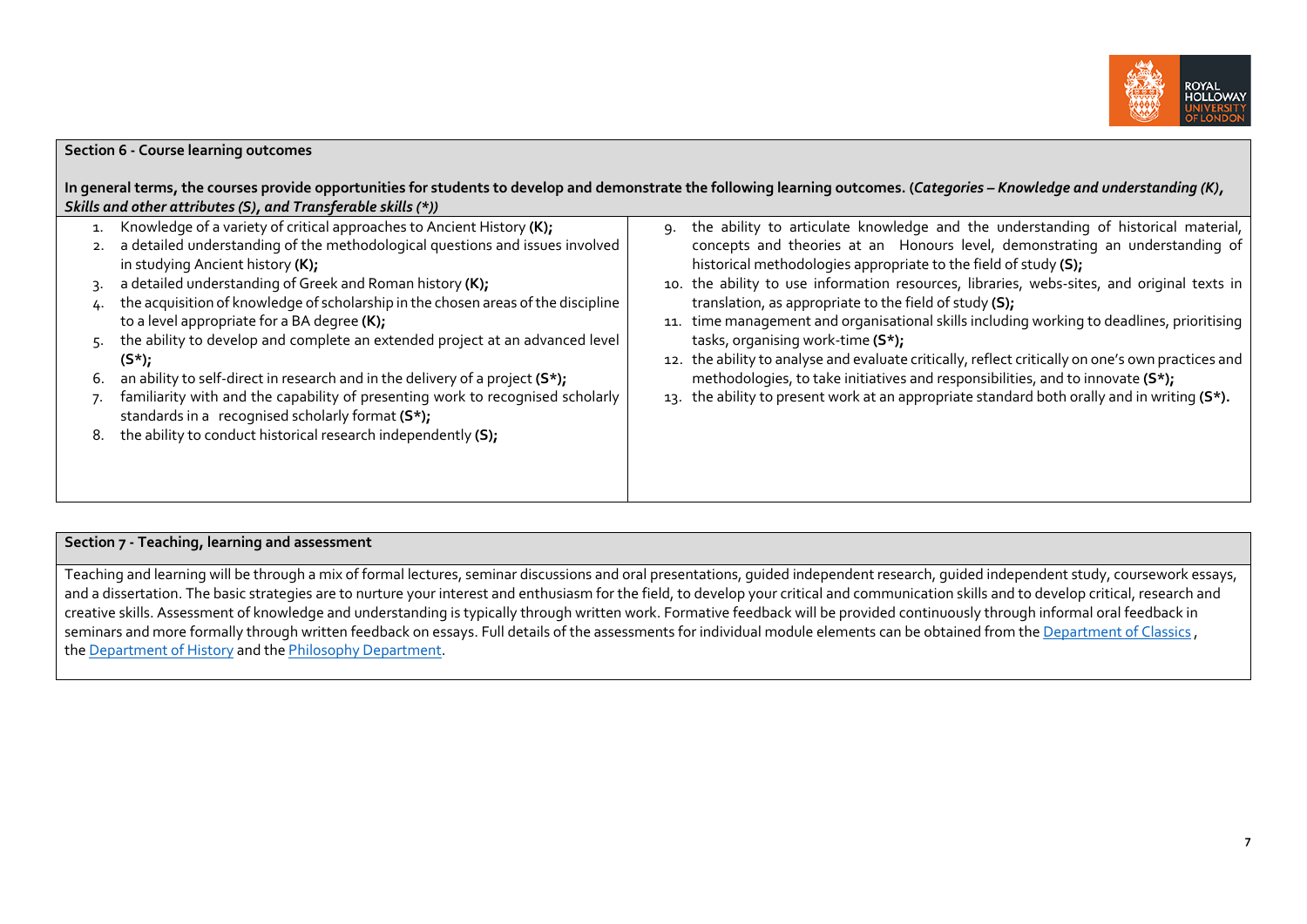

#### **Section 8 – Additional costs**

None.

**These estimated costs relate to studying this particular degree course at Royal Holloway. General costs such as accommodation, food, books and other learning materials and printing etc., have not been included, but further information is available on our website.**

| Section 9 - Indicators of quality and standards                                                                                                                                                                                                                                                                                                                                                                                                                                                                                                                                                                                                                       |                                                                |  |  |
|-----------------------------------------------------------------------------------------------------------------------------------------------------------------------------------------------------------------------------------------------------------------------------------------------------------------------------------------------------------------------------------------------------------------------------------------------------------------------------------------------------------------------------------------------------------------------------------------------------------------------------------------------------------------------|----------------------------------------------------------------|--|--|
| QAA Framework for Higher Education Qualifications (FHEQ) Level                                                                                                                                                                                                                                                                                                                                                                                                                                                                                                                                                                                                        | 4-6                                                            |  |  |
| Your course is designed in accordance with the FHEQ to ensure your qualification is awarded on the basis of nationally established standards of achievement, for both outcomes and<br>attainment. The qualification descriptors within the FHEQ set out the generic outcomes and attributes expected for the award of individual qualifications. The qualification descriptors<br>contained in the FHEQ exemplify the outcomes and attributes expected of learning that results in the award of higher education qualifications. These outcomes represent the integration<br>of various learning experiences resulting from designated and coherent courses of study. |                                                                |  |  |
| <b>QAA Subject benchmark statement(s)</b>                                                                                                                                                                                                                                                                                                                                                                                                                                                                                                                                                                                                                             | http://www.qaa.ac.uk/quality-code/subject-benchmark-statements |  |  |
| Subject benchmark statements provide a means for the academic community to describe the nature and characteristics of courses in a specific subject or subject area. They also represent<br>general expectations about standards for the award of qualifications at a given level in terms of the attributes and capabilities that those possessing qualifications should have<br>demonstrated.                                                                                                                                                                                                                                                                       |                                                                |  |  |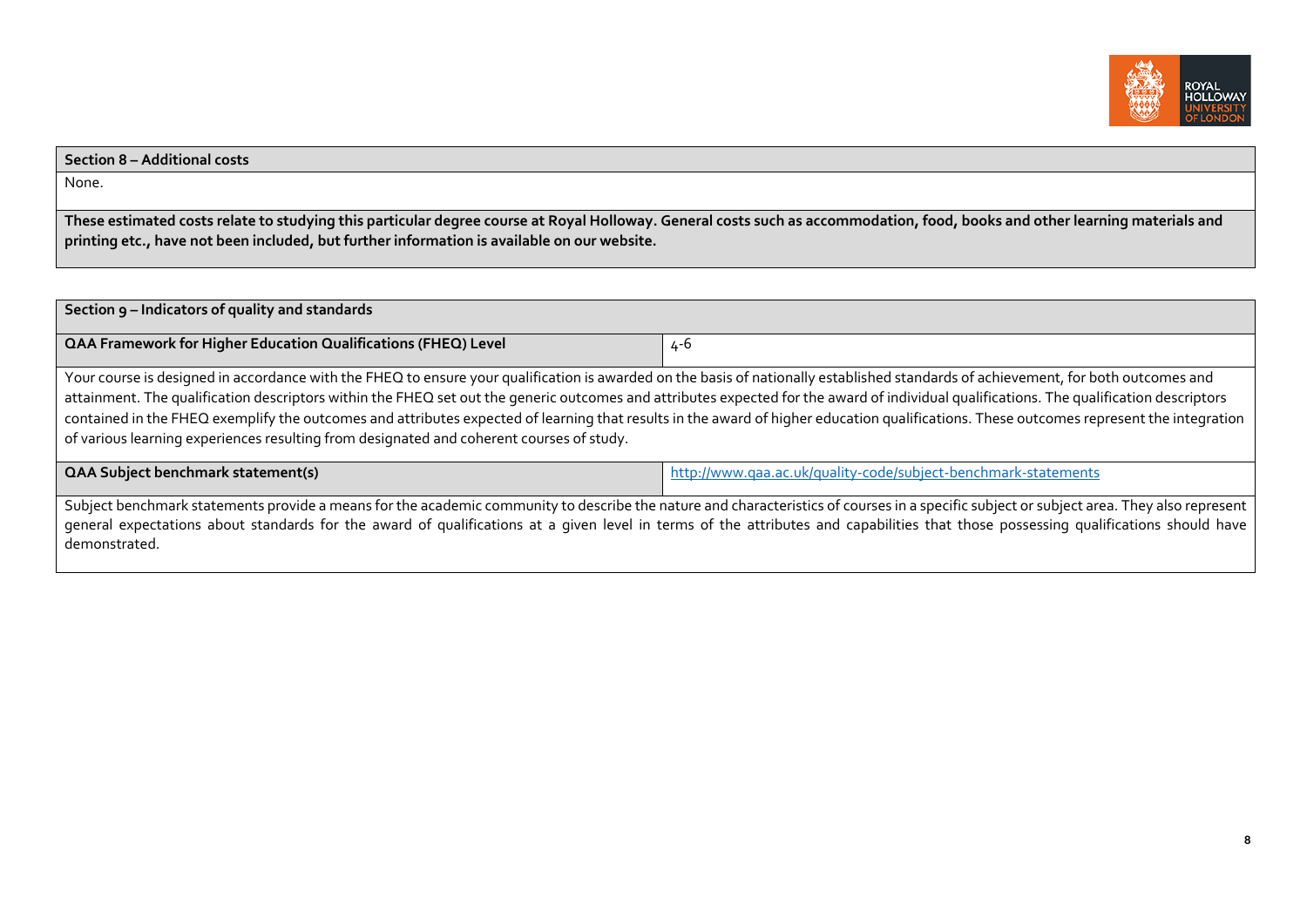

# **Section 10 – Further information**

This specification provides a concise summary of the main features of the course and the learning outcomes that a typical student might reasonably be expected to achieve and demonstrate when taking full advantage of the learning opportunities that are available. More detailed information on modules, including teaching and learning methods, and methods of assessment, can be found via the online Module [Catalogue.](https://ssb-prod.ec.royalholloway.ac.uk/PROD/bwckctlg.p_disp_dyn_ctlg) The accuracy of the information contained in this document is reviewed regularly by the university, and may also be checked routinely by external agencies, such as the Quality Assurance Agency (QAA).

Your course will be reviewed regularly, both by the university as part of its cyclical quality enhancement processes, and/or by your department or school, who may wish to make improvements to the curriculum, or in response to resource planning. As such, your course may be revised during the course of your study at Royal Holloway. However, your department or school will take reasonable steps to consult with students via appropriate channels when considering changes. All continuing students will be routinely informed of any significant changes.

| Section 11 - Intermediate exit awards (where available)                                                                                                                                                                                                 |                                                                                                                                            |                                        |  |  |
|---------------------------------------------------------------------------------------------------------------------------------------------------------------------------------------------------------------------------------------------------------|--------------------------------------------------------------------------------------------------------------------------------------------|----------------------------------------|--|--|
| You may be eligible for an intermediate exit award if you complete part of the course as detailed in this document. Any additional criteria (e.g. mandatory modules, credit<br>requirements) for intermediate awards is outlined in the sections below. |                                                                                                                                            |                                        |  |  |
| Award                                                                                                                                                                                                                                                   | Criteria                                                                                                                                   | <b>Awarding body</b>                   |  |  |
| Diploma in Higher Education (DipHE)                                                                                                                                                                                                                     | Pass in 210 credits of which at least 90 must be at or<br>above FHEQ Level 4 and at least 120 of which must<br>be at or above FHEQ Level 5 | Royal Holloway and Bedford New College |  |  |
| Certificate in Higher Education (CertHE)                                                                                                                                                                                                                | Pass in 120 credits of which at least 90 must be at or<br>above FHEQ Level 4                                                               | Royal Holloway and Bedford New College |  |  |